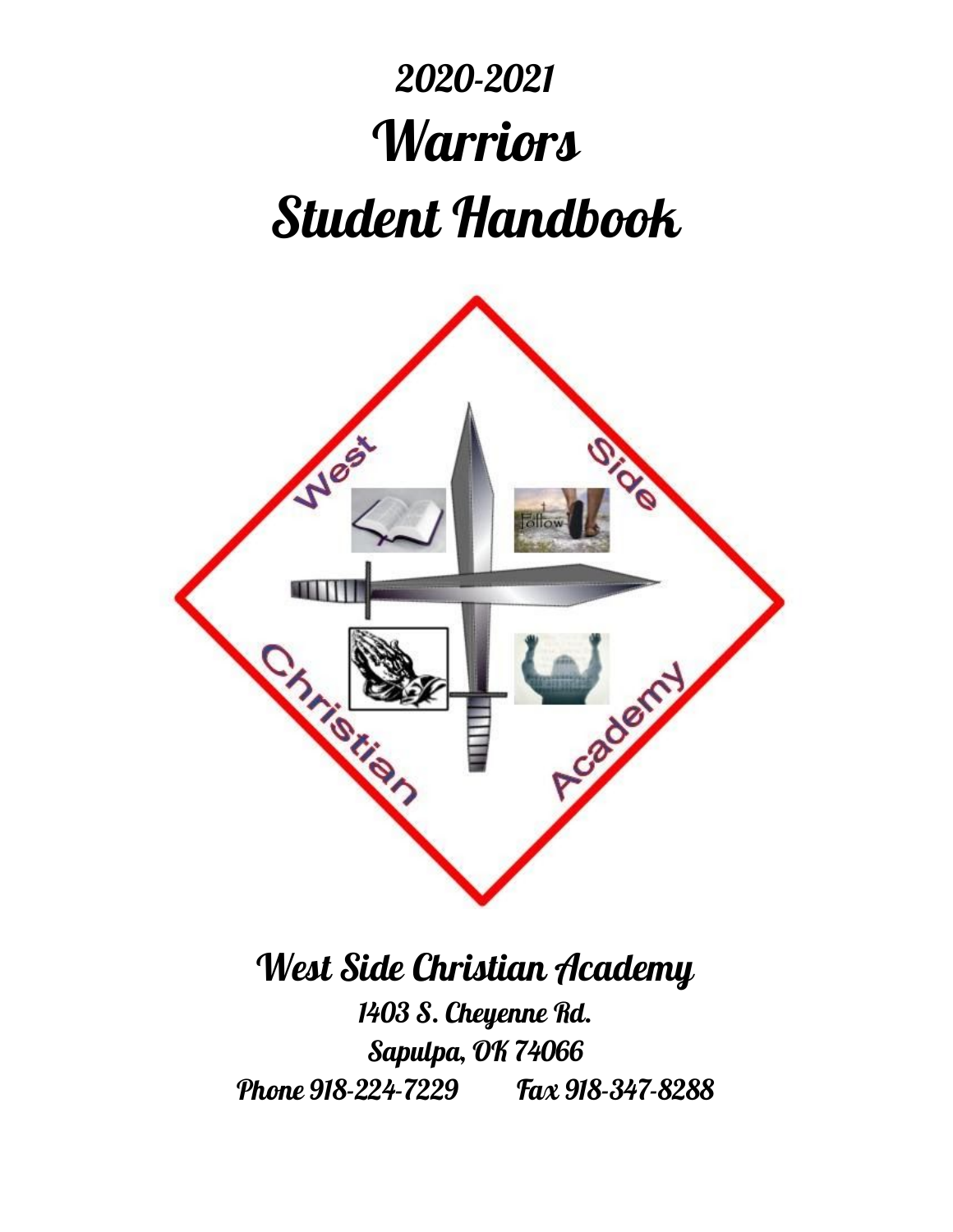

We are excited to see you have been accepted to West Side Christian Academy. In this handbook, you will find schedules, rules, additional permission and acknowledgement agreements. We are anticipating a great year where you will grow in spirit, academics, and personal skills. If you have read this handbook and still have questions, feel free to call us at the above phone number or speak with the administrator, Roger McDougal at 918-949-8636

#### **Mission Statement**

Our Mission is to teach students to honor God, pursue excellence and integrity in their academic and life endeavors.

#### **Vision Statement**

We want to DISCOVER the potential spiritual ability in every student and DEVELOP that spiritual ability to honor God in all things. It will be our plan to make DISCIPLES of our students as followers of Jesus Christ. We want to see DEVOTION to our Lord who saved them giving them the desire to DISCIPLE others to continue the process. We want them to attain excellence in academics and to "grow in wisdom, stature and in favor with God and men" (Luke 2:52) to become role models in their school, homes, and community.

#### *VISION -- To Teach***:**

- 1. The Love of God
- 2. Spiritual Wisdom
- 3. Hope
- 4. Citizenship
- 5. Self-sufficiency
- 6. Academic Excellence
- 7. A Love of Learning
- 8. Leadership Skills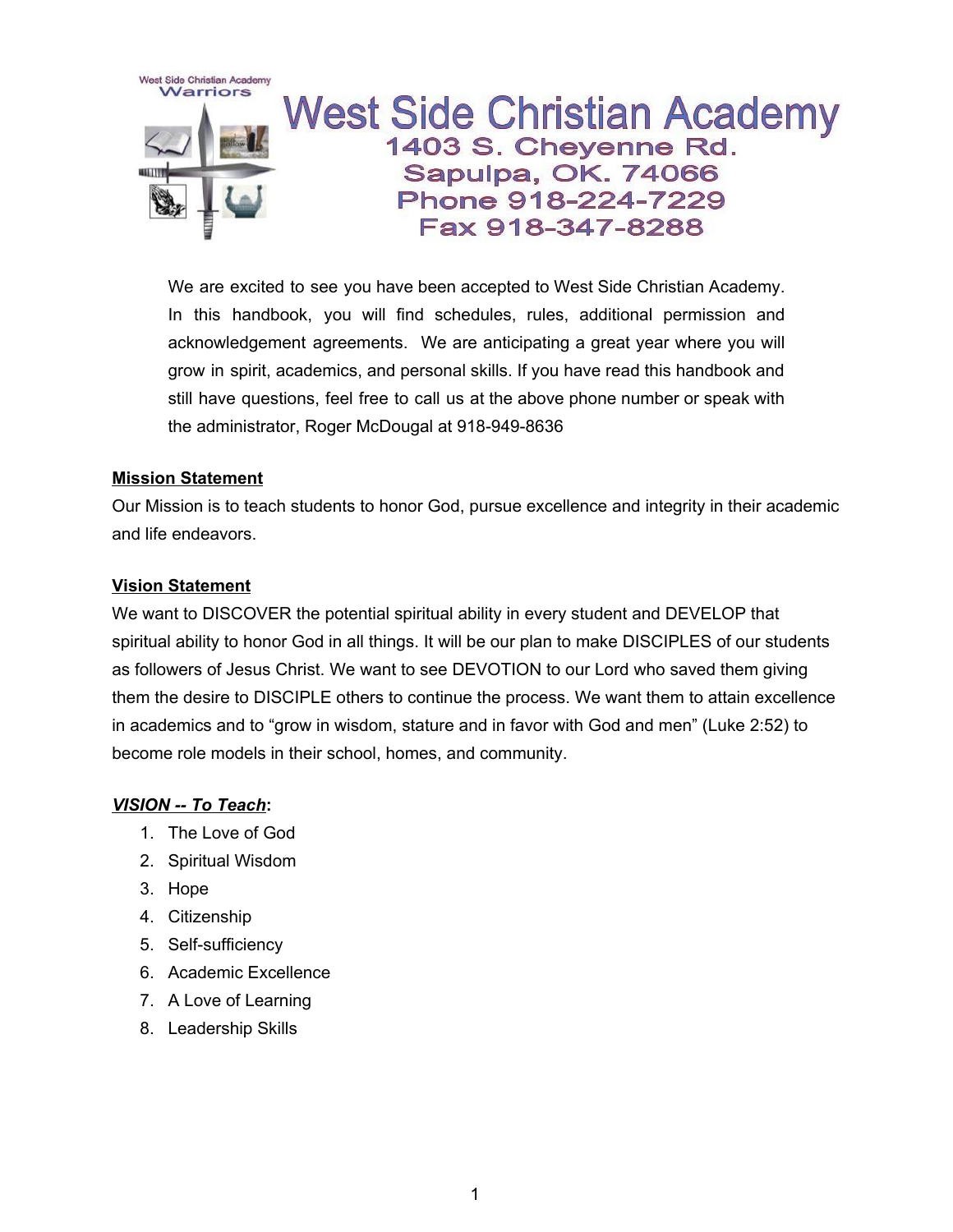Students should not arrive before 8:15 a.m., as there will be no teacher supervision on the playgrounds before that time. Students should leave the school grounds as soon as their teachers dismiss them for the day. The only exceptions to this are:

- 1. Students involved in a teacher or parent supervised activity
- 2. Latch Key (this option may or may not be available)

#### **School Attendance**

A maximum of eight (8) days a nine weeks may be missed for any absence, unless there are extenuating circumstances deemed necessary by the Administration or School Board. If absent more than 15% of school days in, without a doctor's notes, the state will be notified of educational neglect.

#### *Absences/Tardies/Leaving School Early*

- 1. Excused absences: illness or injury; doctor or dental appointments; bereavement; serious illness or emergency in the immediate family. Submit documentation to the school office to support absence being excused.
- 2. Unexcused absences: trips out of town, car trouble, waking up late, if school is not contacted, etc.
- 3. Tardy: Students who arrive after 8:40 will be considered Tardy. After three (3) tardies the student will be required to stay till 4:00 pm on Thursday of the week that the third tardy is committed.
- 4. Leaving early: Students who leave before 12:00 p.m. will be considered absent for an entire day. After 12:00 p.m. will be considered a ½ day absence.
	- a. Students who leave will need permission.
	- b. The person picking up the student must enter the school and sign the student out.
- 5. Students who attend Vo-Tech or Job-Out will be able to leave on the Tech. bus or will need to sign a self transportation release.
- 6. Students who Job-Out will be required to provide contact information of the business where they are employed.
- 7. Withdrawals must be made with the Administrator. No tuition or Curriculum payments will be refunded unless an entire year or entire semester of tuition was paid.
- 8. School records will be kept on file at the school. Parents may inspect or review any school records concerning their child upon request. Authorization to transfer records request must be received from enrolling school for official records to be sent.

|  |  | West Side Christian Academy Daily Schedule |
|--|--|--------------------------------------------|
|  |  |                                            |

| School Begins | 8:30 a.m. |
|---------------|-----------|
| School Ends   | 3:00 p.m. |

#### **No student will be allowed to leave school grounds without being properly checked-out.**

#### *Student Academics*

The ACE curriculum uses pace testing to continually gauge the student's academic advancement. We use IOWA testing for yearly examination of Student's subject mastery in English, Reading, Math, Science, and Social Studies.

#### *Student Responsibility*

WSCA students have the responsibility to be in class on time with the necessary items to perform their classroom activities and assignments. The Academy's students are responsible for completing their paces at a rate that will allow them to advance from level to level each year until their time of graduation.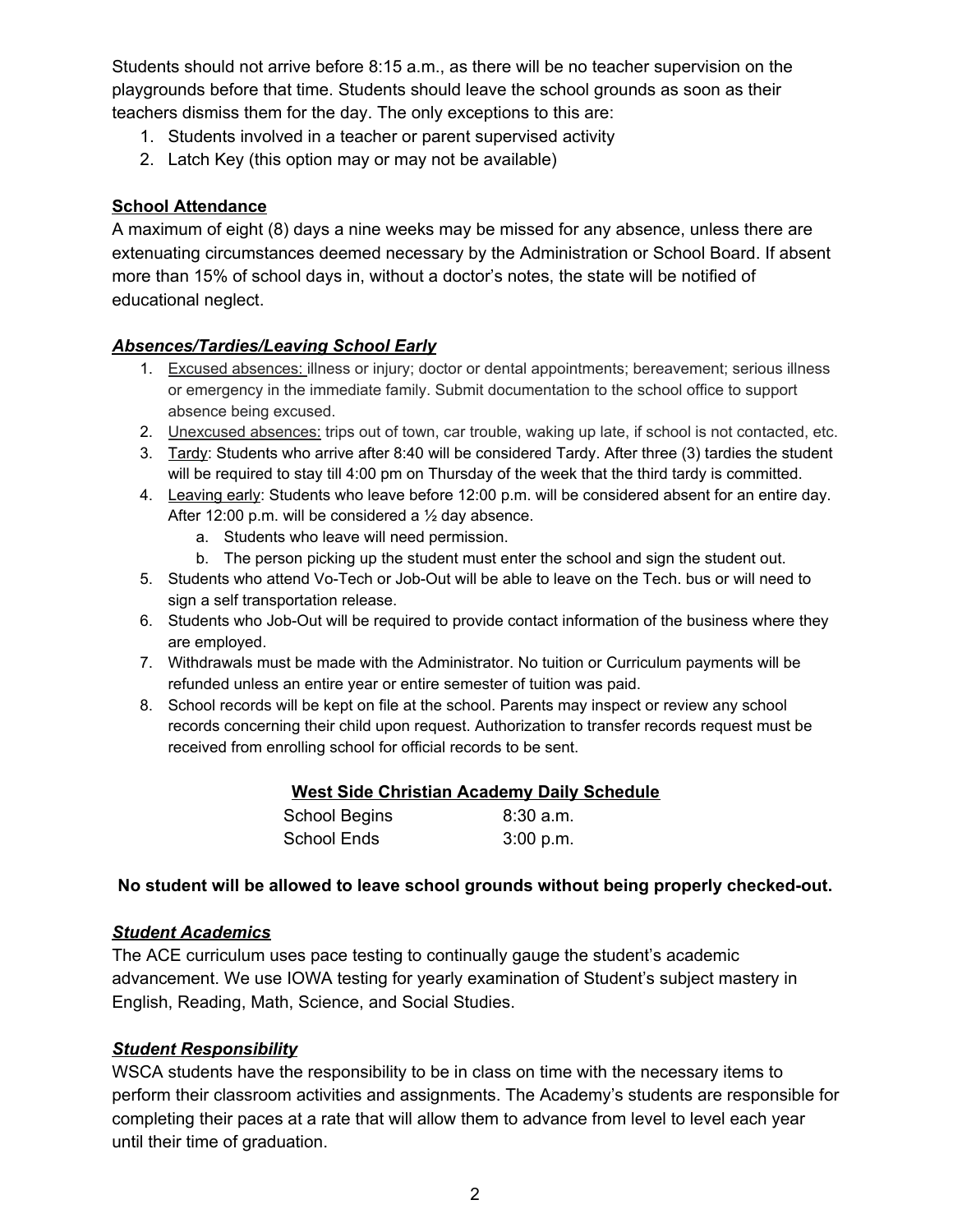#### *Homework*

The need for homework, the subject, and the amount will vary with the student. As the ACE curriculum is student paced, the teachers focus the students by setting daily goals. If those goals are met the student will not have any homework; if the goals are not met the teacher may or may not assign the student homework. If a student brings a pace home THEY NEED TO RETURN IT the next morning. Failure to do so will actually cause them to fall farther behind.

#### *Student Behavior*

Positive school behavior is important and expected. For effective teaching and learning to take place, there must be a controlled environment. Students are required to accomplish pace work each day and during those assigned times, they are expected to be in their office working. There is no talking during pace work time. Students raise the appropriate flag and the instructor assists the student. Each teacher handles their own discipline in most cases. If a student continues to misbehave they may receive any of the following:

- 1. A disciplinary referral written up, causing them to lose all free time during breaks and lunch for one day.
- 2. A parent may be called to come and remove their child from the school for that day or extended time if deemed necessary by the Administrator. (This would be considered an absence.)
- 3. A second disciplinary referral will result in free time being removed for a week.
- 4. A third disciplinary referral will result in the student staying one hour late on Thursday of the week the referral is given.
- 5. A fourth disciplinary referral in a school year will result in a three day suspension and a required meeting between the student, administrator, and parent.
- 6. Students can be permanently removed from WSCA for repeated disciplinary problems or threats of violence toward any student, school employee, volunteer, or administrator.
- 7. Students who are fighting will be sent home for a minimum of three days. Each student and their parent will meet with the administrator before returning to school.

#### **\*\* Removal of a student due to disciplinary actions will result in no refunds of any money.\*\***

**Dangerous Items:** No knives, guns, or other potentially dangerous items are allowed on school grounds. If a student is found to be in possession of such an item, it will be taken from the student and returned only to the parent or guardian of the student upon request. The student will receive punishment for bringing dangerous items to school.

**Cell phones or electronic devices:** Students are not permitted to use cell phones or electronic devices on school grounds between 8:00 a.m. and 3:00 p.m. unless authorized by Supervisor or Administrator. If a student is caught using such a device it will be taken and returned at the end of the day for the first offense, after the first offense it will be returned only to a parent. Repeated offenses will result in discipline.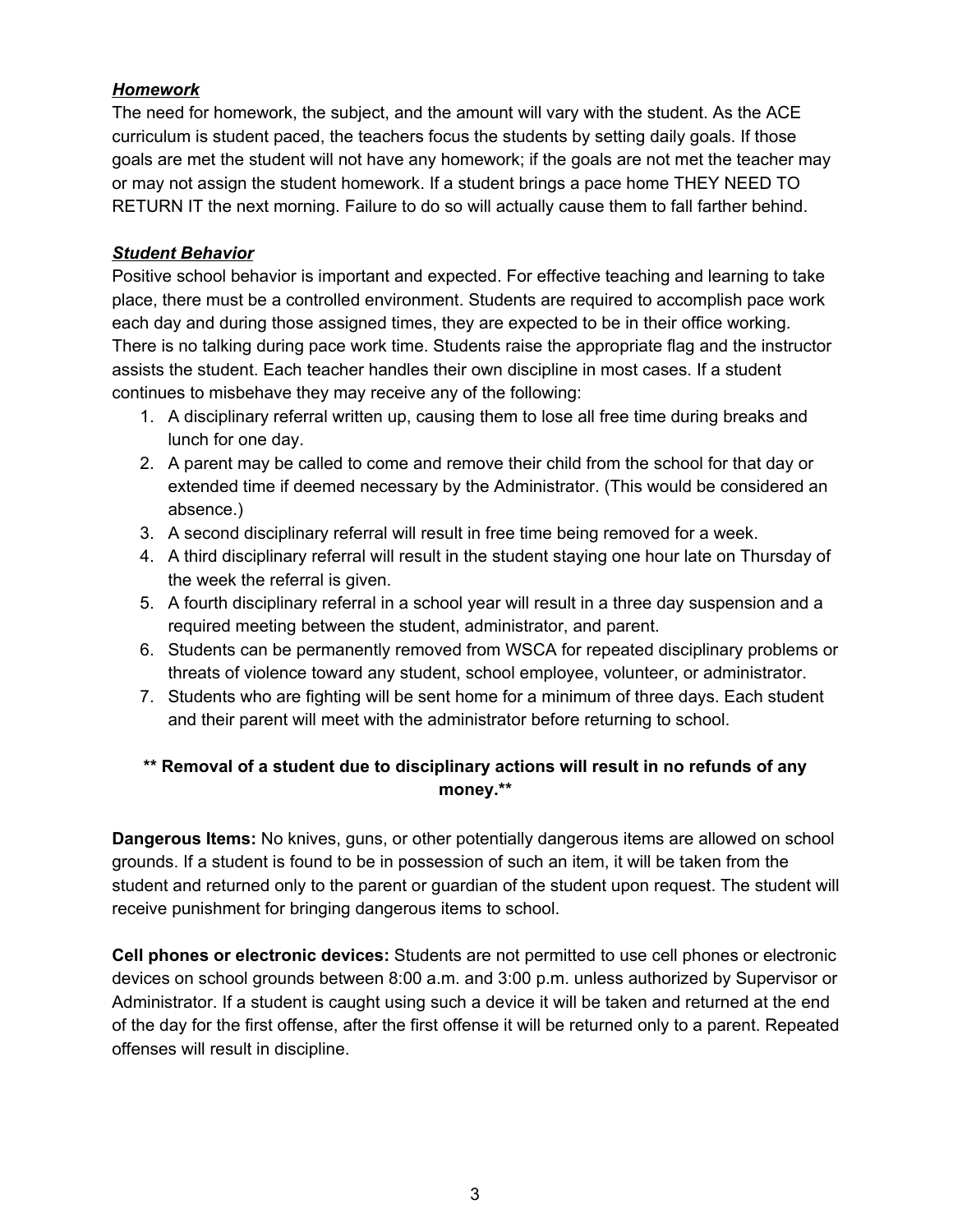#### *STUDENT DRESS CODE*

We do not want student dress or appearance to be disruptive to other students or to a good learning environment. **Shirt colors** are **White, Navy Blue, Royal Blue,** and **Red**. **Pants or shorts** should be **Khaki or Dark Blue**. No jeans are to be worn unless an allowance is made by the administrator. **Exceptions: 1)** Up to date medical note signed by doctor with diagnosis and reason. **2)** Field Trip days **3)** Welding days (announced)

**4)** Fridays after April 10th

**\***Uniform shirts must be worn every day unless otherwise announced

#### *Clothing:*



**Earrings:** Earrings are allowed in earlobes, they must be small, and worn by girls only.

**Hair/Make-up:** Hair may not be unnaturally colored. Hair styles must be non distracting. Administrator will determine if make-up or a hairstyle is too distracting.

**Hats:** Students are not allowed to wear hats or caps inside the school building at any time.

#### *Dress code violations will result in the student calling home to bring appropriate clothing. Repeated offenses will result in a parental meeting.*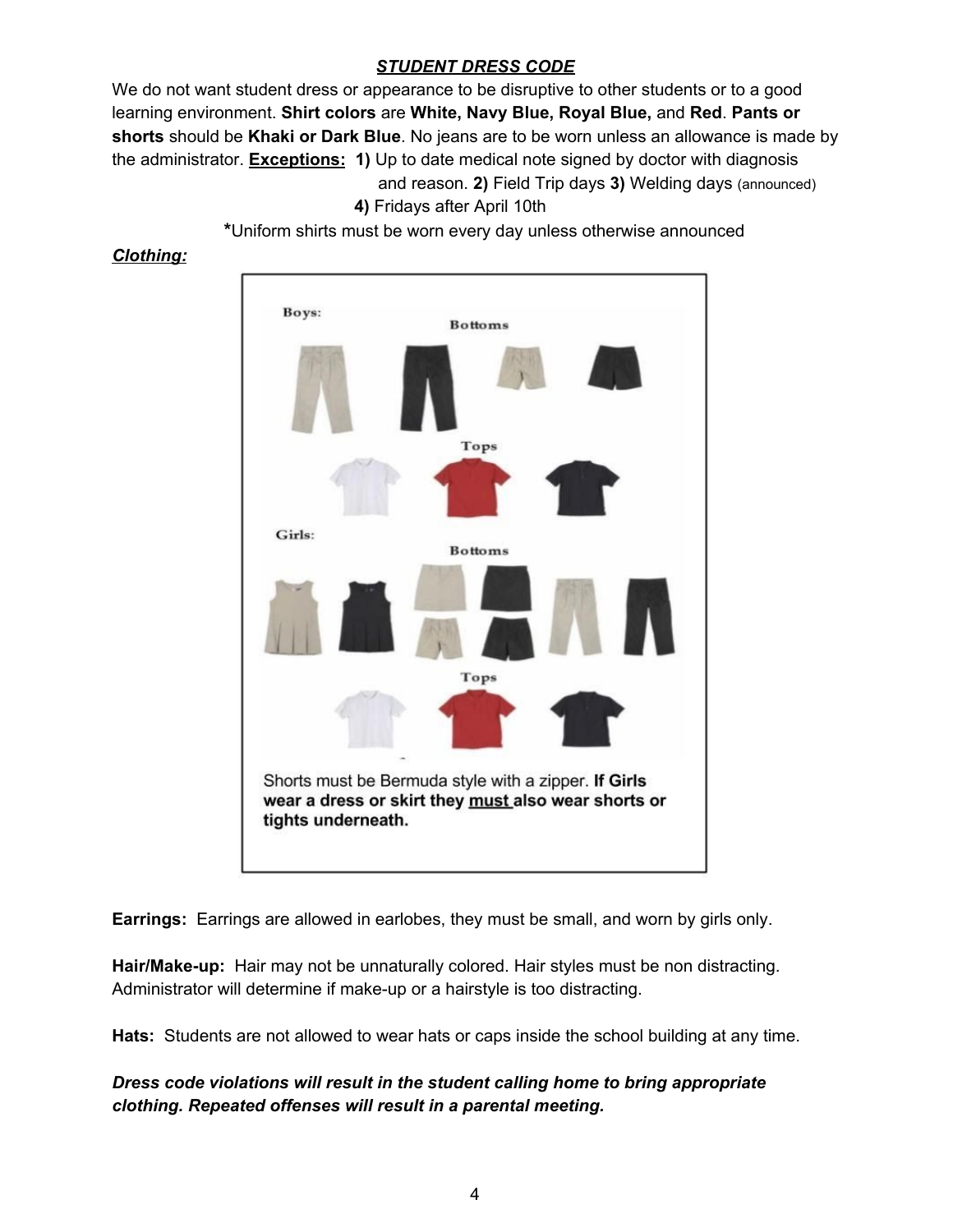#### *CHILD ABUSE*

The state of Oklahoma requires employees to report any suspicion of child abuse. In the event an employee of WSCA becomes aware of potential child abuse occurring to a student enrolled at WSCA, they must immediately inform the principal or the Pastor and contact the Department of Human Services. Employees cannot use their own judgment in determining whether the injuries or marks are the result of child abuse activity. Employees cannot subvert reporting of child abuse by policy.

#### *Bullying*

At West Side Christian Academy we prohibit acts of harassment or bullying. Harassment or bullying, like other disruptive or violent behaviors, is conduct that disrupts both a student's ability to learn and a school's ability to educate its students in a safe environment. Demonstration of appropriate behavior, treating others with civility and respect, and refusing to tolerate harassment or bullying is expected of administrators, faculty, staff, and volunteers to provide positive examples for student behavior. "Harassment or bullying" is any gesture or written, graphic or physical act (including electronically transmitted acts) that is reasonably perceived as being motivated either by any actual or perceived characteristic, such as race, color, religion, ancestry, national origin, gender; or mental, physical, or sensory disability or impairment; or by any other distinguishing characteristic. Such behavior is considered harassment or bullying whether it takes place on or off school property, at any school sponsored function, or in a school vehicle.

Since bystander support of harassment or bullying can support these behaviors, WSCA prohibits both active and passive support for acts of harassment or bullying. School administrators will develop and implement procedures that ensure both appropriate consequences and remedial responses to a student who commits one or more acts of harassment or bullying.

Consequences for a student who commits an act of harassment or bullying shall be unique to the individual incident and will vary in method and severity according to the nature of the behavior, the developmental age of the student, and the student's history of problem behaviors and performance, and must be consistent. The principal will be responsible for determining whether an alleged act constitutes a violation of this policy. The principal will conduct a quick, thorough, and complete investigation of each alleged incident. The investigation will be completed within three school days and will be documented for future reference.

Students who feel that they have been harassed or bullied should report the incident to their teacher. If the student or parent feels that the incident was dropped or not acted upon properly, they should file the complaint with the principal. If they are not satisfied with the actions of the principal and teacher, they may then file the complaint with the school board. If a student is alleging a staff member of harassment or bullying, they should report it to the principal, pastor of the church, or school board. Students need to know that they should always tell their parents of any staff member who is behaving in an unbecoming way.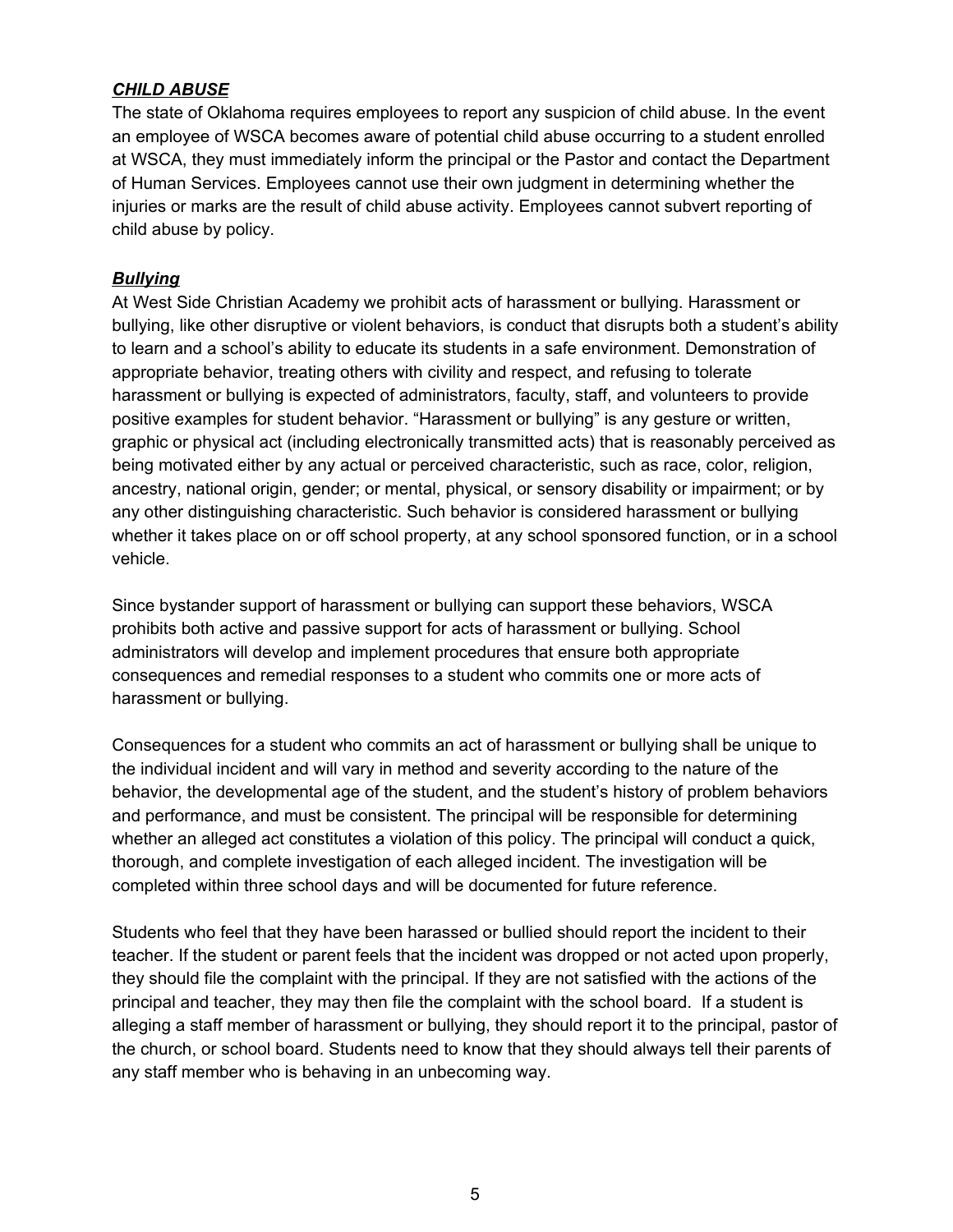#### *Emergency Drills*

Drills for fire, storms (tornado) and lockdowns are conducted at regular intervals during the school year. The teachers will explain evacuation procedures for leaving each room. Evacuation routes in case of a fire are posted in each room.

#### *School Cancellation Due to Weather*

West Side Christian Academy will report school closings due to snow or inclement weather on our Website, local radio, and television stations. The determination of road safety will be made by the site principal at 6:30 a.m. The principal will then make all appropriate calls to inform the above listed methods of communication. If at any time there is a question of safety caused by snow or weather during a school day, a parent may pick up their child.

#### *School Lockdown Policy*

The students will be safely locked in the facility until cleared by police. Students names must be marked off of the official roster before leaving with parents or guardians so that we will know all students and staff are safe.

#### *School Visitors*

In order to avoid interruptions to the educational process and maintain a level of security for the students, please adhere to the following policy for visiting the school. Parents may make prior arrangements to visit and observe the classroom for a short period of time. It is requested that drop-in visits do not occur. Appointments may be made with teachers for after school hours to discuss any concerns. Teachers will send out letters for special day events where all parents will be welcome without prior arrangements.

#### *Lunches*

All students must bring their lunch and any snacks from home. The school at this time will not provide a hot meal option. There is limited refrigeration space for all students to use so please properly store your child's lunch in a fashion that is safe. Parents/family must check-in to have lunch with their child. Parents must check-out student if going off campus and check-in upon returning.

#### *Medication Policy - Prescription and OTC*

Medications will be administered only as directed on the prescription found on the container. No medication is to be sent in any container that is not child proof and it must have the labeling containing directions of use. If you do not provide the medication we can not administer it. Non-prescription medication may be administered only with the written permission of a parent or guardian. A supply of that medication must be supplied by the parent and will be stored by school staff. Students who have ASTHMA, if treated with a rescue inhaler, must have their inhaler at all times or they will not be allowed to take part in any activities and the parent will also be called to bring the inhaler immediately to the school.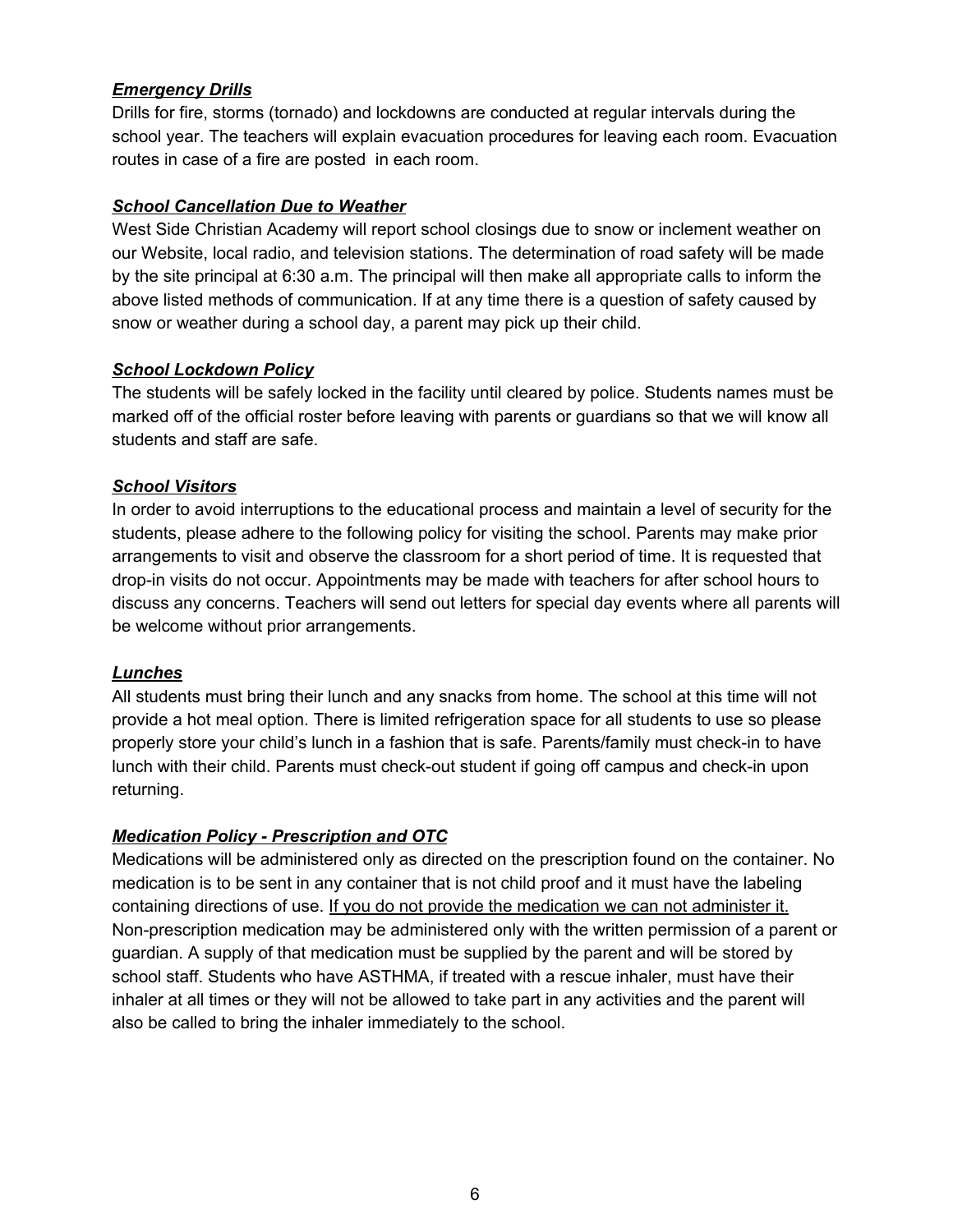#### *NO Drugs, Alcohol, Tobacco, Marijuana or e-Cigarettes are allowed on campus for any reason***.**

#### *Drugs, Alcohol, Tobacco, Marijuana & illegal or prohibited substances*

Students that are caught in possession of any of these substances or possession of paraphernalia to use such substances, will be suspended for a length determined by the school board, when presented the offense. Requests for re-admission will be handled on a case by case policy.

Athletes or students who are members of extracurricular activities may be randomly tested for illegal and controlled substances before the competitions. Any student who tests positive for any illegal or controlled substances will be removed from their sport, or activity, and school for a period determined by the school board and/or coach. Requests for re-admission will be handled on a case by case policy.

#### *Conflict Resolution:* **Matthew 18 Principle**

There is a godly way to handle problems between people in the Christian school that is workable and successful, for it has been given by the Lord. It is found in scriptures in Matthew 18, it is known as the "Matthew 18 Principle"

"Moreover, if your brother shall trespass against you, go and tell him his fault between you and him alone; if he will hear you, you have gained your brother. But if he will not hear you, then take with you one or two more, that in the mouth of two or three witnesses every word may be established." Matthew 18:15-17.

This is the principle we teach and use at WSCA. Parents who are concerned about a student's academic progress, discipline problems, teacher problems, etc.should follow this principle. In other words, when a serious problem occurs, go to the person who offended you and try to settle the matter with that person first. Almost all problems are resolved at this level. The few problems that are not resolved at this level may go to the next level, which usually involves the Principal. Beyond this level, the matter would go to the Superintendent/School Board. If these procedures were followed with the right spirit, a matter of this type would rarely, if ever, have to go before the board. School authorities will not accept complaints if the person with the grievance has not first approached the one with whom they have the problem. Other guidelines when dealing with problems:

- 1. Keep the matter confidential.
- 2. Keep the circle small.
- 3. Be sure you know the facts, from both sides.
- 4. Be straightforward in love.
- 5. Be humble and submissive.
- 6. Be quick to forgive.
- 7. Pray and work for a solution.
- 8. Remember we are all human, having strengths and weaknesses.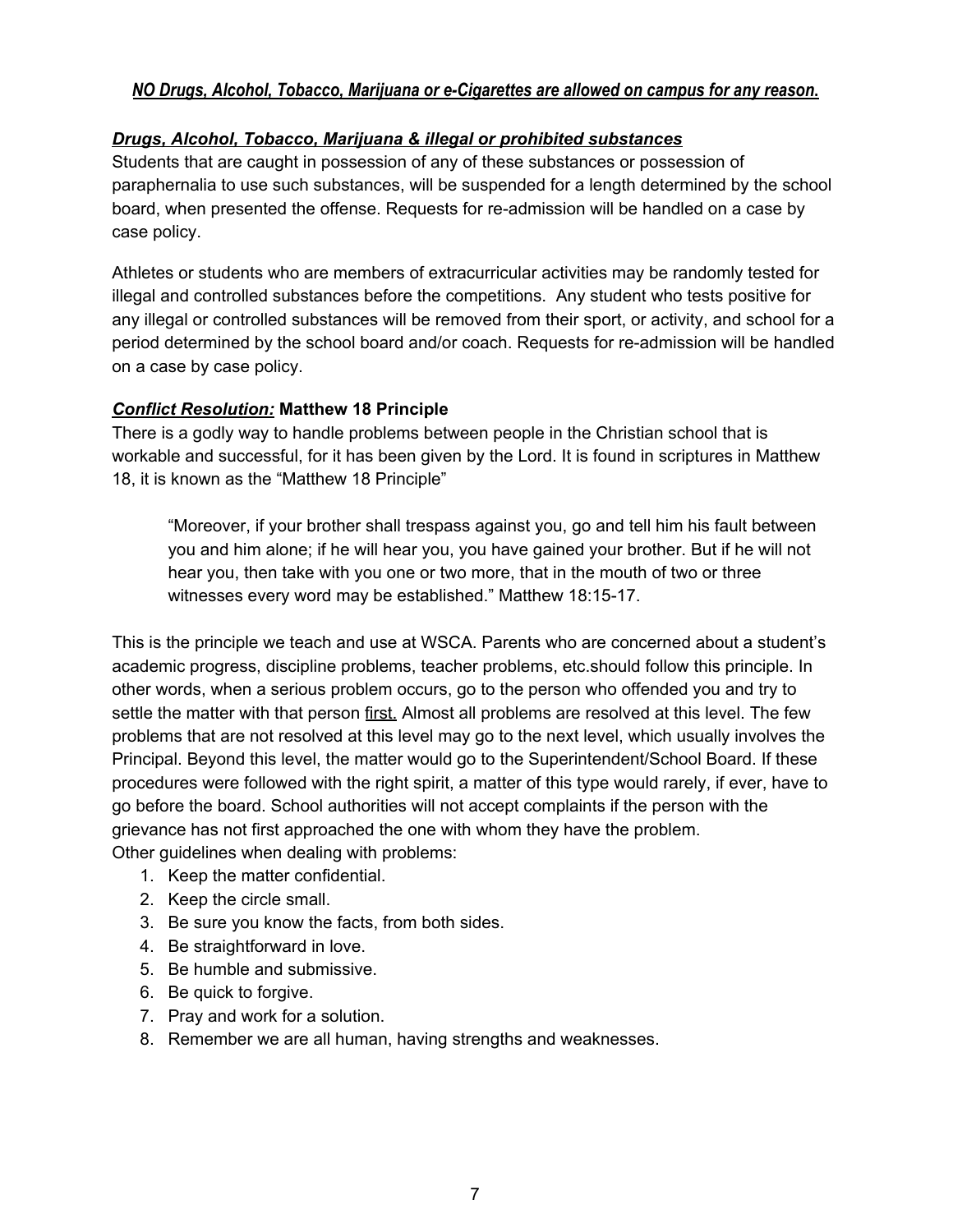#### *Search of Students*

The Superintendent/School Board Member, Principal, Teacher, Coach, or Security personnel of this school (authorized personnel) may detain and search any student or students on the premises of the school, or while attending, or while in transit to any event or function sponsored or authorized by the school under the following conditions:

- 1. When an authorized person has reasonable suspicion that the student may have on the student's person or property, alcohol, dangerous weapons, controlled substances as defined by law, stolen property, if the property in question is reasonably suspected to have been taken from a student, a school employee, or the school during school activities, or any other item/s which have been or may reasonably be disruptive of school operations or in violation of student discipline rules.
- 2. School lockers and school desks are the property of the school, not the student. The users of lockers, desks, and other storage areas or compartments have no reasonable expectations of privacy from school employees as to the contents of those areas. Lockers, desks, and other storage areas or compartments may be subjected to searches at any time with or without reasonable suspicion. Students are not to use any school area or property to contain any item that should not be at school. Students shall not exchange lockers or desks or use any lockers or desks other than those assigned to them by the principal or teacher.
- 3. If school staff has reasonable suspicion the student has placed any illegal item/s or items that are not allowed at school inside of a personal backpack, purse, or wallet, student will be searched by parent and school administrator or police officer.

#### *Accident Insurance*

West Side Christian Academy and other entities connected with the school assume no financial responsibility for medical cost of an accident occurring to a student while participating in a sport or school activities. A personal accidental insurance program or policy is recommended to assist in costs accrued by any injury.

#### *Head Lice*

Periodically, the school will check students for head lice. If your child is found to have nits or live lice, he/she will be sent home for treatment. After treating your child for lice and removal of all nits, please call the school at 918-949-8636 to arrange an appointment. Your child must be cleared to return to school. The Oklahoma State Department of Health requires a NO-NIT policy.

#### *Internet and Computer Usage Policy*

The staff and students of WSCA are required to read and sign a yearly agreement that outlines proper usage of the internet, computers, and software used by the academy. Each user needs to understand that their usage is not private. Users will respect all copyright and license agreements. Violations of Internet/Computer Network Acceptable Use Policy will result in forfeiture of all user privileges. Violators shall also be subject to appropriate disciplinary action. Violators may also be charged for the repair or technician cost to get the equipment or network properly working. The district shall not be liable for users' inappropriate use of the electronic communication resources, or violations of copyright restrictions, users' mistakes or negligence, or costs incurred by users.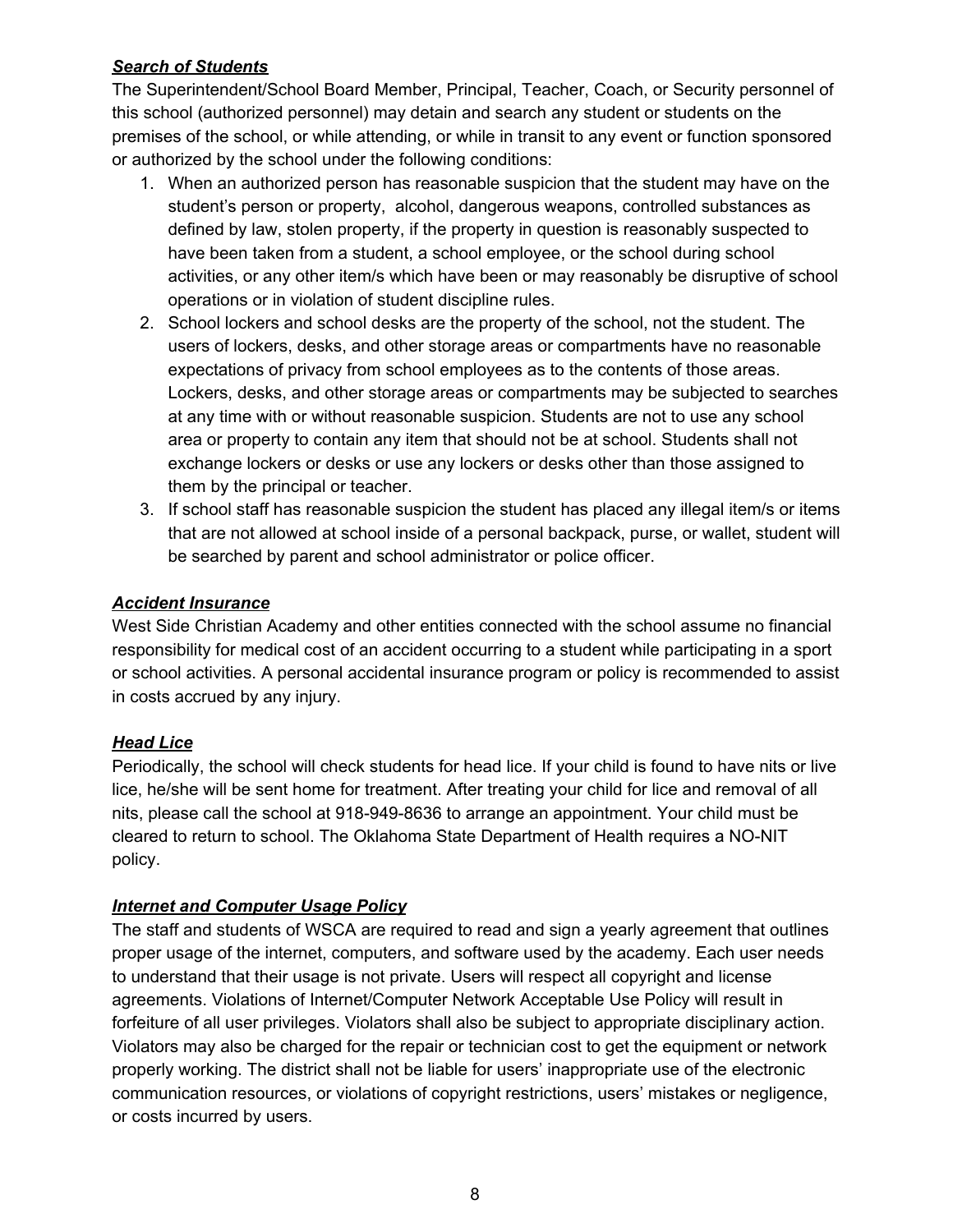#### **The following is a legally binding document. Please read carefully before signing.**

#### **Terms and Conditions**

- 1. **Acceptable Use** The purpose of NSFNET (National Science Foundation Network), the backbone to the Internet, is to support research and education in and among academic institutions in the U.S. by providing access to unique resources and the opportunity for collaborative work. The use of your access must be in support of education and research and consistent with the educational objectives of West Side Christian Academy. Use of other organizations' network or computing resources must comply with the rules appropriate for the network. Transmission of any material in violation of any U.S. or state regulations is prohibited. This includes, but is not limited to, the following: copyrighted material, threatening or obscene material, or material protected by trade secret.
- 2. **Privileges** The use of the Internet is a privilege, not a right, and inappropriate use will result in a cancellation of those privileges. Each student who receives access will be part of a discussion with a faculty member pertaining to the proper use of the network. The system administrators will deem what is inappropriate use and their decision is final. Also, the system administrators may close access at any time as may be required. The administration, faculty, and staff of West Side Christian Academy may request the system administrator deny, revoke, or suspend specific user accounts.
- 3. **Netiquette** You are expected to abide by the generally accepted rules of network etiquette. These include, but are not limited to, the following.
	- a. Be polite. Do not get abusive in your messages to others. Threatening, profane, or abusive language/messages shall be forbidden. Suspension shall automatically result for a user who accesses, sends, receives or configures electronically any profane or obscene language or pictures.
	- b. Do not reveal your personal address or phone number or those of fellow students or school personnel. Photographs, personal addresses, personal phone numbers, last names, or any other personal information should not be disseminated in student use of the Internet
	- c. Note that electronic mail (e-mail) is not guaranteed to be private. People who operate the system do have access to all mail. Messages relating to or in support of illegal activities may be reported to the authorities.
	- d. Sending or posting anonymous messages shall be forbidden.
	- e. Do not use the network in such a way that you would disrupt the use of the network by other users.
	- f. All communications and information accessible via the network should be assumed to be Private property. Illegal activities, including copyright or contract violations shall not be permitted.
- 4. **Warranties** West Side Christian Academy makes no warranties of any kind, whether expressed or implied, for the service it is providing. West Side Christian Academy will not be responsible for any damages you suffer. This includes loss of data resulting from delays, non deliveries, misdeliveries, or service interruptions caused by its own negligence or your errors or omissions. Use of information obtained via West Side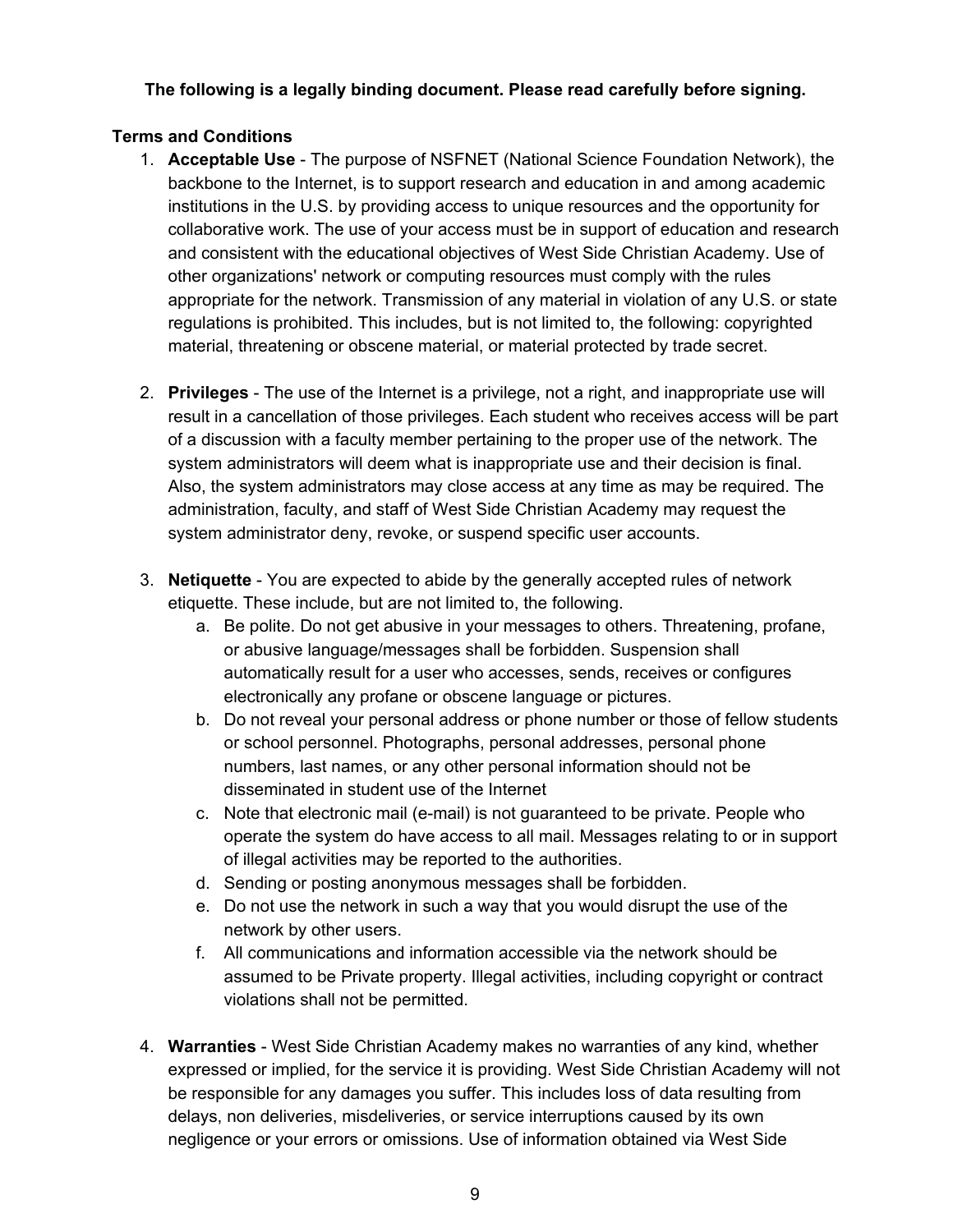Christian Academy is at your own risk. West Side Christian Academy specifically denies any responsibility for the accuracy or quality or information obtained through this service.

- 5. **Security** Security on any computer system is a high priority, especially when the system involves many users. If you feel you can identify a security problem on the Internet, school network or school computer, you must immediately notify the teacher, the principal, and the school technology director. Do not demonstrate the problem to other users. Do not use another user's account to logon or access system resources. Attempts to login to the network as a system administrator will result in cancellation of user privileges and may result in further disciplinary action including suspension or expulsion from school of the student(s) involved. Any user identified as a security risk or having a history of problems with other computer systems will be denied access to the computers systems of WSCA.
- 6. **Vandalism** Vandalism will result in cancellation of privileges and may result in further disciplinary action including suspension or expulsion from school of the student(s) involved. Vandalism is defined as any malicious attempt to harm or destroy equipment, data of another user, Internet or any of the agencies or other networks that are connected to the NSFNET Internet backbone. This includes, but not limited to, the uploading, downloading or creation of computer viruses. Vandalism that results in specific machine damage will result in the specific individual being required to pay the cost of repair or replacement.
- 7. **Cyber Bullying** Cyber bullying is when one or more people intentionally harm, harass, intimidate, or reject another person using technology. This includes but is not limited to the following:
	- a. Sending mean or threatening messages via email, IM (instant messaging), or text messages.
	- b. Spreading rumors about others through email, IM, or text messages.
	- c. Creating a Website or social-networking account that targets another student or other person(s).
	- d. Sharing fake or embarrassing photos or videos of someone with others via a cell phone or the Web.
	- e. Stealing another person's login and password to send mean or embarrassing messages from his or her account.

It shall be the policy of West Side Christian Academy that cyber bullying will not be tolerated under any circumstances. A student caught violating this policy will lose computer privileges and these actions may result in further disciplinary action including suspension or expulsion from school of the student(s) involved.

In addition, violators and their parents/guardians may be subject to civil and/or criminal penalties as specified by Oklahoma and/or federal law.

- 8. **Internet Filtering** In accordance with the Children's Internet Protection Act (CIPA) WSCA filters the use of Internet activity electronic means. Any attempt to circumvent Internet filtering is strictly prohibited. This includes, but is not limited to the following:
	- a. Usage of proxy servers
	- b. Remotely accessing a non-filtered computer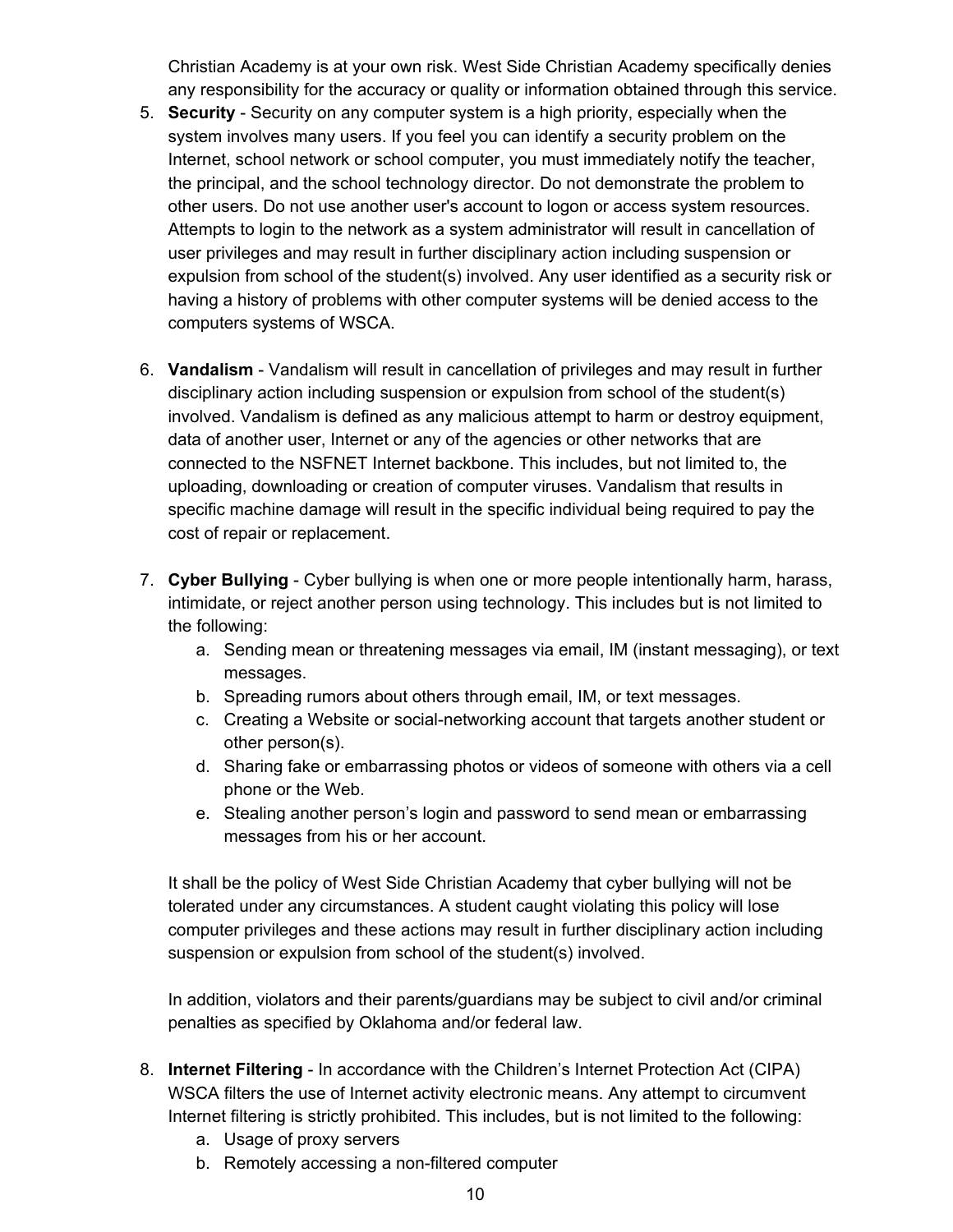c. Cloaking or secrecy software

Any student caught violating this policy will lose computer privileges and these actions may result in further disciplinary action including suspension or expulsion from school of the student(s) involved.

- 9. **Accessing Inappropriate Materials** Certain material available on the web is inappropriate for school use and may even be deemed harmful. Anyone caught violating this policy will lose computer privileges and these actions may result in further disciplinary action including suspension or expulsion from school of the student(s) involved. In addition, violators and their parents/guardians may be subject to civil and/or criminal penalties as specified by Oklahoma and/or federal law. These types of materials include, but are not limited to the following:
	- a. Pornography
	- b. Sites promoting violence or bloodshed Bomb making, mass murder, etc
	- c. Sexual material of a non-academic nature
	- d. Illicit drug use or manufacture
	- e. Sites promoting or explaining how to engage in criminal activity
- 10. **Improper Usage of District Resources** It should be recognized that all computer users have the same right to use computer resources. Therefore the usage of computing resources for playing computer games or other non-academic activities when others require the system for academic purposes is strictly prohibited. In addition, consumable devices such as paper, printer supplies, diskettes or other storage devices provided by West Side Christian Academy should not be wasted or used for non-academic purposes. When using the computer lab or other computing resources, speaking should be done in a quiet manner and work should be done in such a way as not to disturb others.
- 11. **Privacy** West Side Christian Academy has the right to monitor, inspect, copy, review and store at any time and without prior notice any and all usage of the computer network and Internet access and any and all information transmitted or received in connection with such usage. All such information files shall be and remain the property of the school district and no user shall have any expectation of privacy regarding such materials.
- 12. **Software Copyrights** Software is protected by copyright laws therefore software piracy and other copyright violations are strictly prohibited. No software shall be reproduced by making unauthorized copies of software found on school computers, either by copying them onto a storage device or placing it on other computer systems. In addition, software shall not be given, loaned or sold to others without written permission of the copyright owner unless the software is clearly identified as shareware/freeware or is in the public domain.
- 13. **Unauthorized Use of Resources** Certain district resources and the resources of other network users is valuable and private. Therefore any attempt to access unauthorized information or resources is strictly prohibited. This includes but is not limited to the following:
	- a. Attempting to learn other users passwords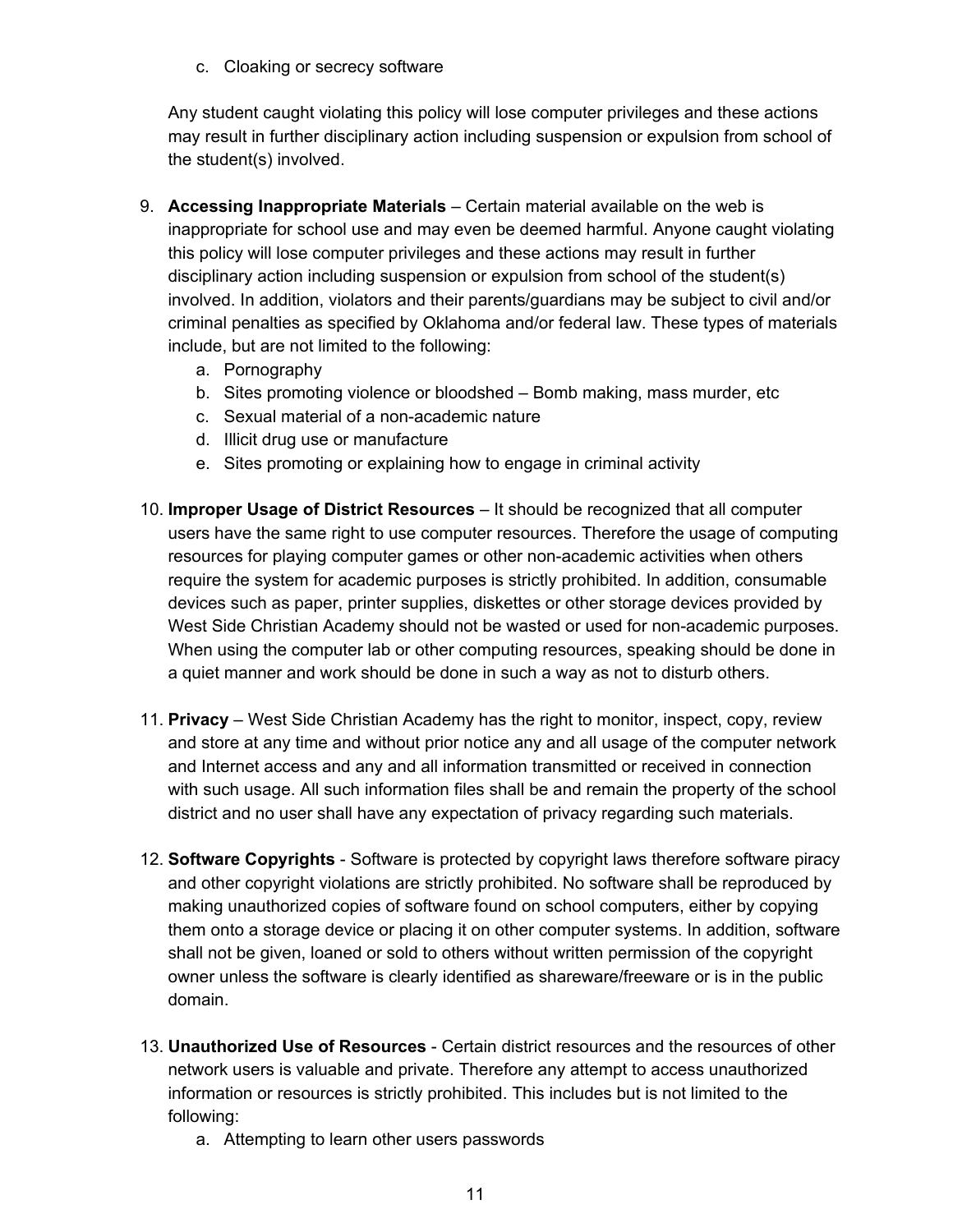- b. Copying, changing, reading or using files in another user's area without that user's prior permission
- c. Gaining or attempting to gain unauthorized access to system programs or computer equipment
- d. Downloading software, files or other data onto the hard drives of any West Side Christian Academy computer for permanent storage.

If data is to be used for more than one week, the information will be stored on a personal storage device or other school approved storage device.

- 14. **Term of the Permitted Use** A student or staff member who submits to the school, as directed, a properly signed policy and follows the policy to which she or he has agreed will be granted access to WSCA computer resources until such time as the student or staff member leaves WSCA. The signed agreement shall remain in effect until such time as it is rescinded by the employee/parent/guardian or by West Side Christian Academy.
- 15. **Exception of Terms and Conditions** All terms and conditions as stated in this document are applicable to West Side Christian Academy, in addition to NSFNET. These terms and conditions reflect the entire agreement of the parties and supersede all prior oral or written agreements and understandings of the parties. These terms and conditions shall be governed and interpreted in accordance with the laws of the State of Oklahoma, and the United States of America.

### *Statement of Faith*

- 1. We believe the Bible to be the inspired, the only infallible, authoritative Word of God.
- 2. We believe that there is one God, eternally existent in three persons: Father, Son and Holy Spirit.
- 3. We believe in the deity of our Lord Jesus Christ, in His virgin birth, in His bodily resurrection, in His ascension to the right hand of the Father, and in His personal return in power and glory.
- 4. We believe that for the salvation of lost and sinful man, regeneration by the Holy Spirit is absolutely essential. We are saved by God's grace through faith, not by our works of righteousness.
- 5. We believe in the present ministry of the Holy Spirit by whose indwelling the Christian is enabled to live a godly life.
- 6. We believe in the resurrection of both the saved and the lost; they that are saved unto the resurrection of life and they that are lost unto the resurrection of damnation.
- 7. We believe in the spiritual unity of believers in our Lord Jesus Christ.
- 8. We believe that Marriage is between one Man (male gender at birth) and one Woman (female gender at birth).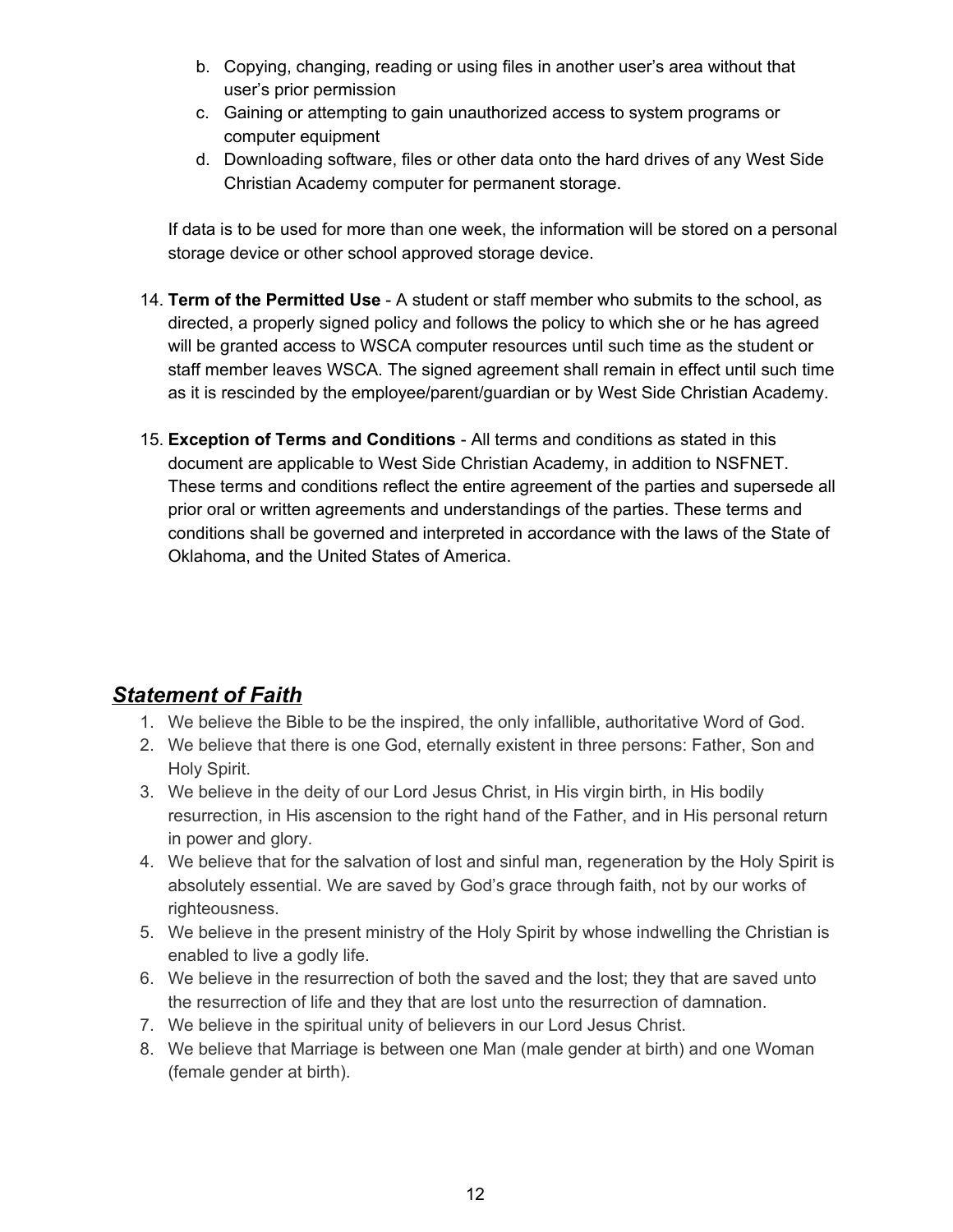#### *Accreditation*

West Side Christian Academy is accredited through the National Association of Private Schools (NAPS).

**SCHOOL HANDBOOK INSERTIONS NAPS recommends the following statements should be included in the accredited school's handbook and promotional materials.**

**The statements are concerning school transfer students and college entrance.**

**1. Transfers to State Accredited Schools**

**National Association of Private Schools is an independent accreditation agency nonaffiliated with any state, secular or regional accreditation or accrediting agencies. Students entering back into a state accredited public school may be tested by the receiving public school to determine if he/she should be placed in the desired grade level, or if certain credits may be transferred to the receiving school. Public schools are not required to accept credits from schools not accredited by the state or regional accrediting agencies.**

**2. College Admission**

**National Association of Private School accredited school graduates are accepted at colleges and universities, providing they have the proper academic credentials, testing and transcripts. However, some colleges may wish to validate the high school diploma before admission of the student may be approved. Private colleges and on-line private colleges follow different policies for admission and may require other options for college admission.**

#### **EXCEPTION POLICY**

**NAPS reserves the right to make, or withhold, an exception in the NAPS policies and procedures for any institution concerning any policy or procedure and that exception is not meant as an exception in policy or procedure for any other institution.**

#### **CHANGE OR MODIFICATION OF REQUIREMENTS**

**NAPS reserves the right to modify the requirements for accreditation at any time with a unanimous consent by the Board of Directors. Organizational changes may be made by a majority vote of the Executive Board.**

#### **AFFILIATION**

**NAPS may, at the appropriate time, cooperate with other agencies whose affiliation would be beneficial to our common purpose.**